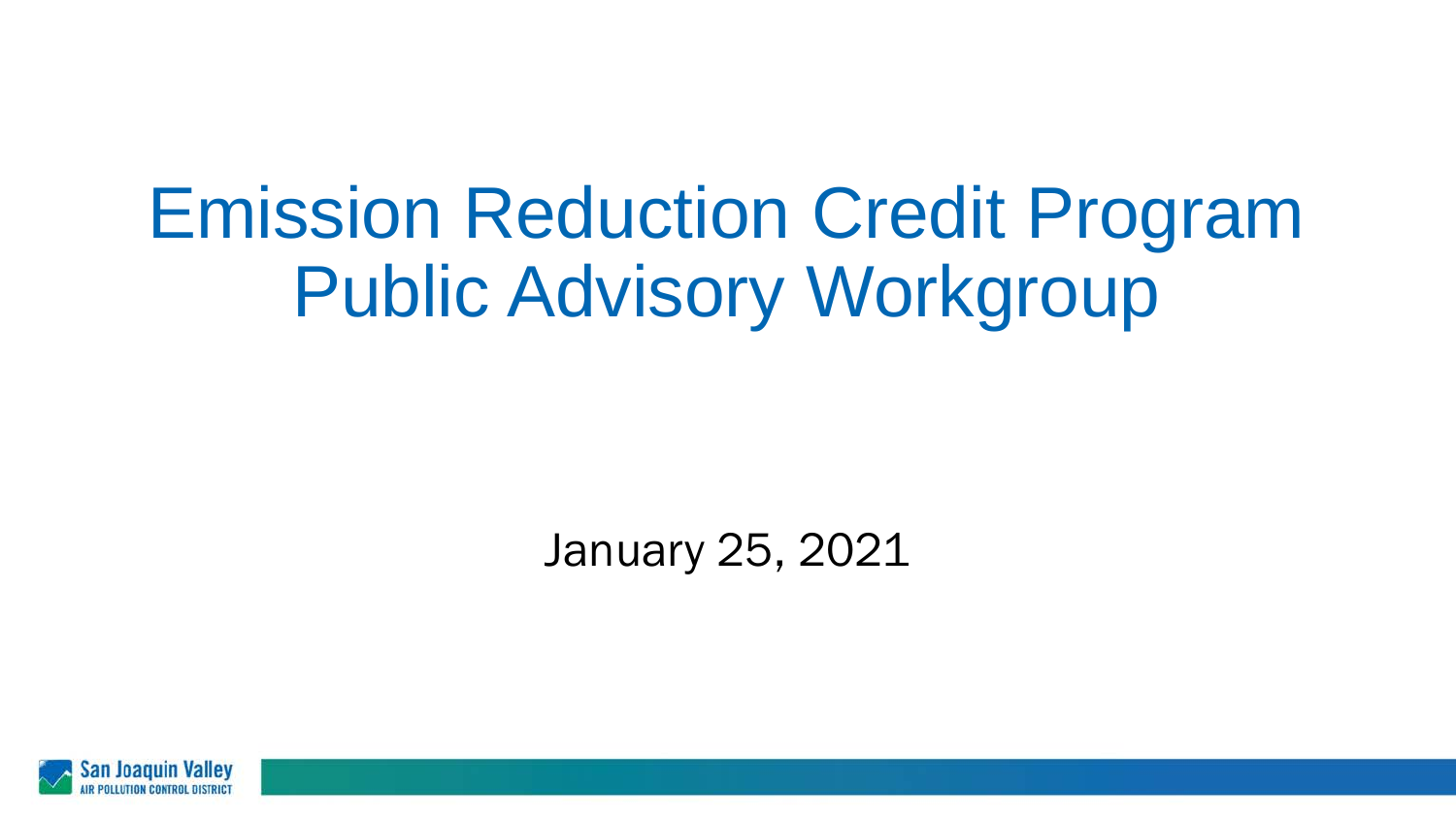#### **Overview**

#### GENERATION OF NEW ERCs

ERC SUPPLY AND DEMAND

OFFSET QUANTITY CONCEPTS

ADDITIONAL CREDITABLE REDUCTIONS CONCEPTS

#### NEXT STEPS

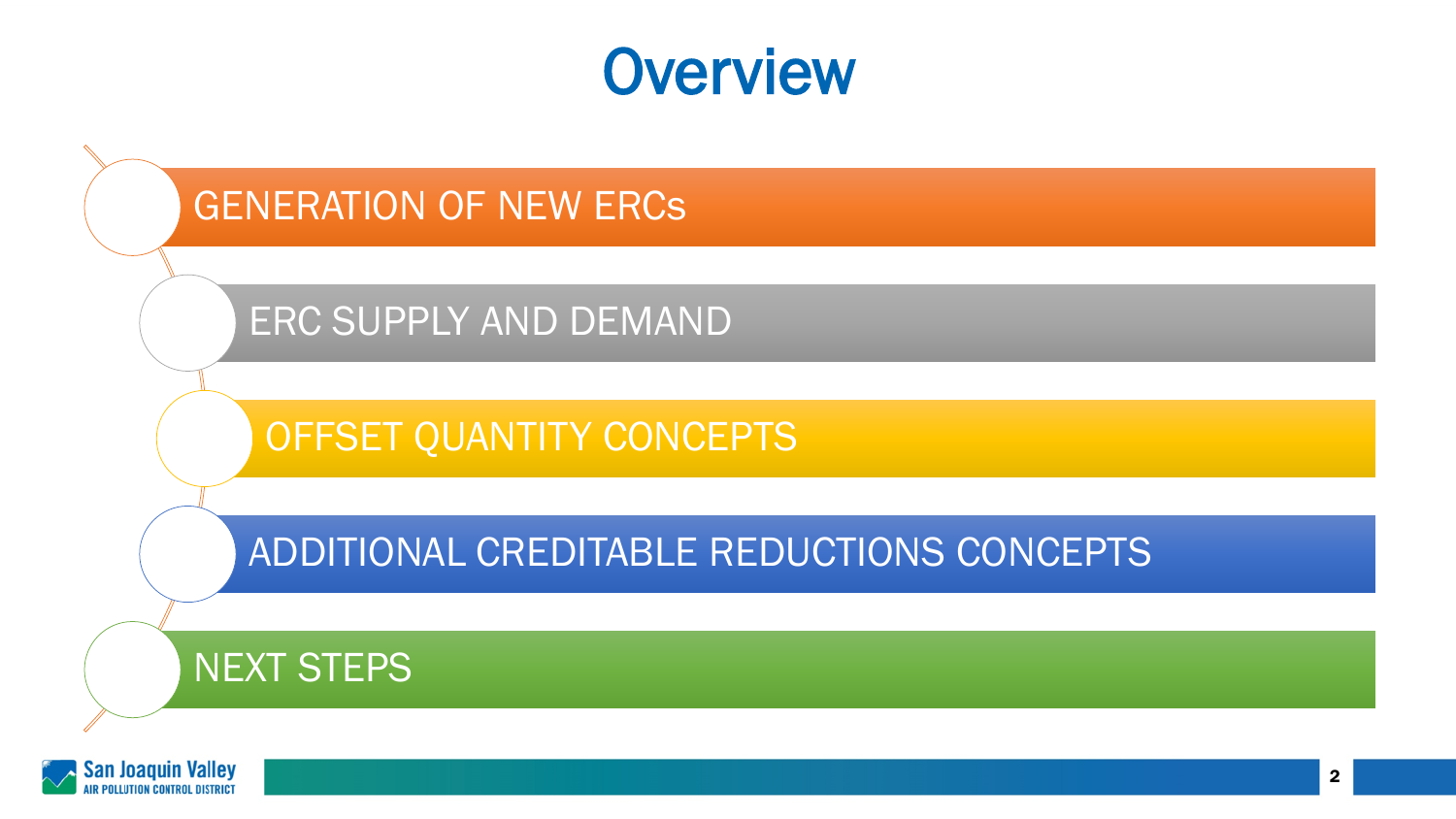#### Generation of New ERCs

- Limited opportunities for the generation of new ERCs
	- –Challenging to generate new ERCs through the control of emissions that go beyond the District's stringent rules and regulations
- Most new ERCs are generated from facility and equipment shutdowns
	- –In the past 5 years, 100% of NOx and VOC ERCs generated from shutdowns and over 90% in the past 10 years
	- –Undesirable to primarily rely on shutdowns to generate the new ERCs necessary to support growth and facility modernizations
	- –Average 0.005 tpd VOC and 0.14 tpd NOx generated each year over the past 5 years

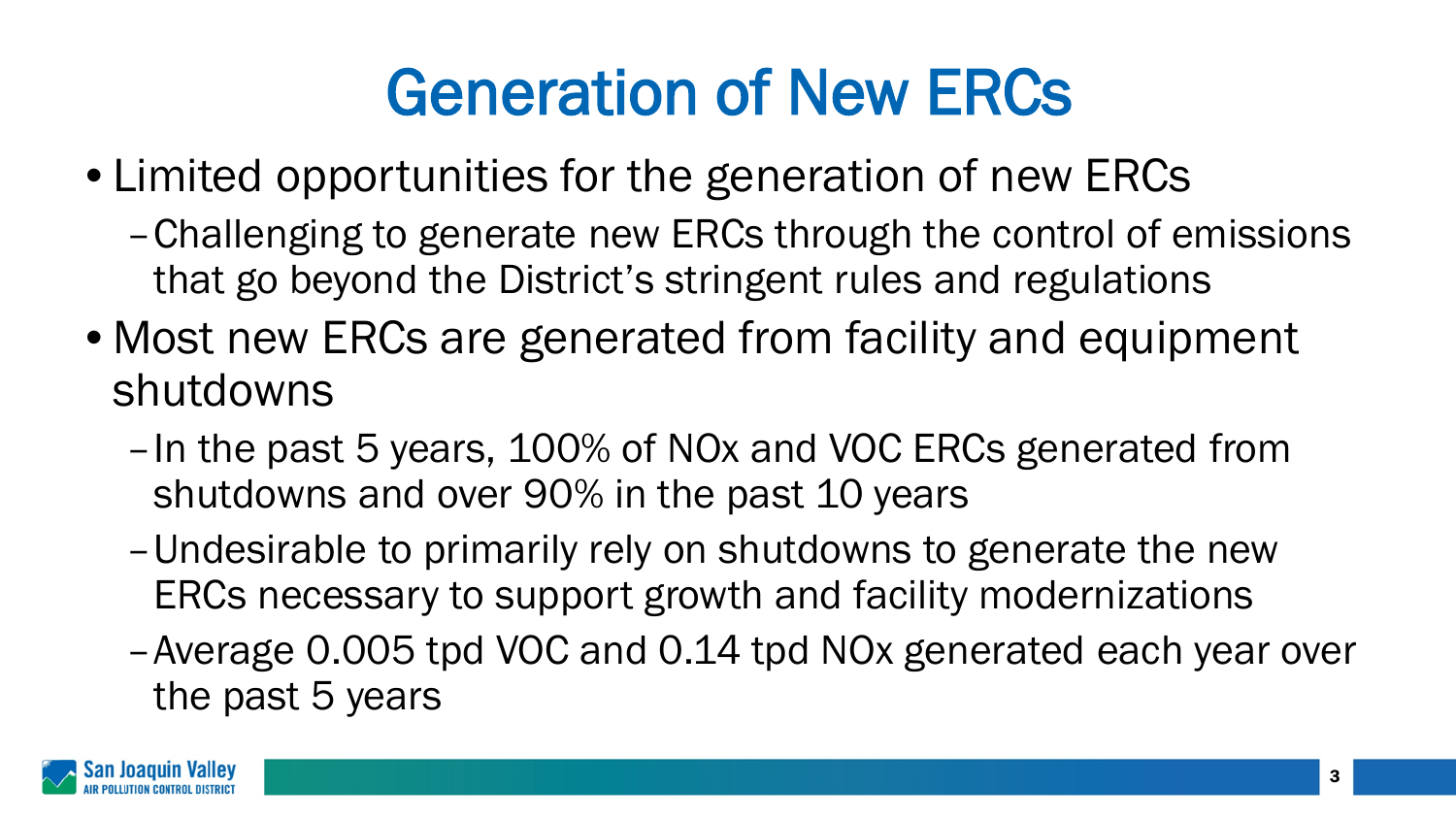## ERC Supply and Demand

- Without offset equivalency program, there will be an increase in the demand for ERCs to satisfy federal offset requirements and a decrease in the availability of ERCs to satisfy the demand
- Preliminary analysis projects possible future shortage of NOx and VOC ERCs
	- –Given current estimates on surplus value, there are approximately 1.68 tpd of VOC and 5.18 tpd of NOx in the external ERC bank
	- –Approximately 0.48 tpd of federal VOC offsets and 0.29 tpd for NOx have been required annually (5 year average)

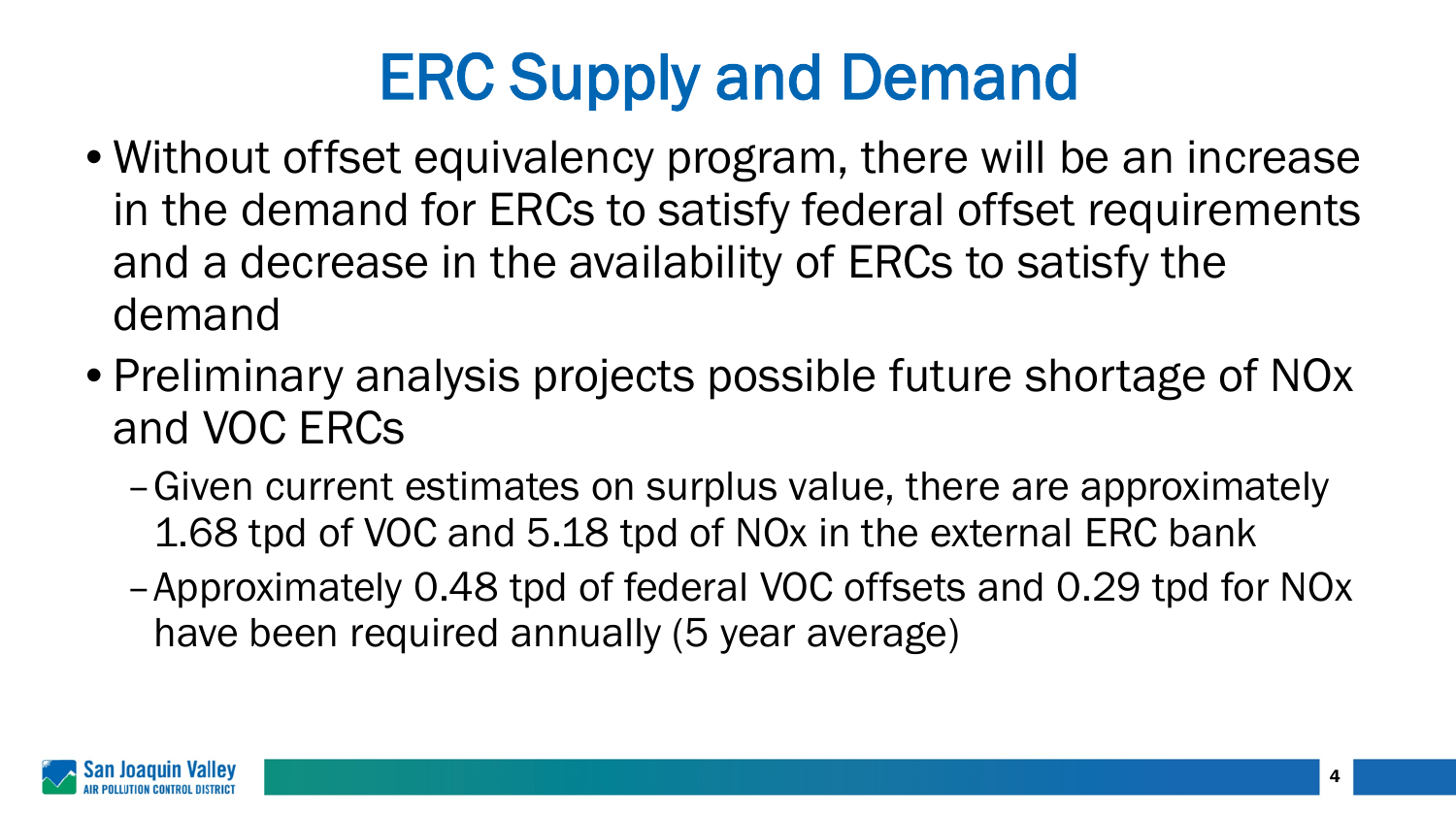### Offset Quantity Concepts

- Options to reduce the quantity of federal offsets required or increase the quantity of offsets required under Rule 2201
	- –Require all existing major sources to be equipped with federal BACT
	- –Modification or removal of offset exemptions in Rule 2201
	- –Modification to definition of Baseline Emissions for major sources
	- –Modification to the offset quantity calculations (local/federal)
	- –Decrease the Offset Threshold levels
	- –Increase the Distance Offset Ratios

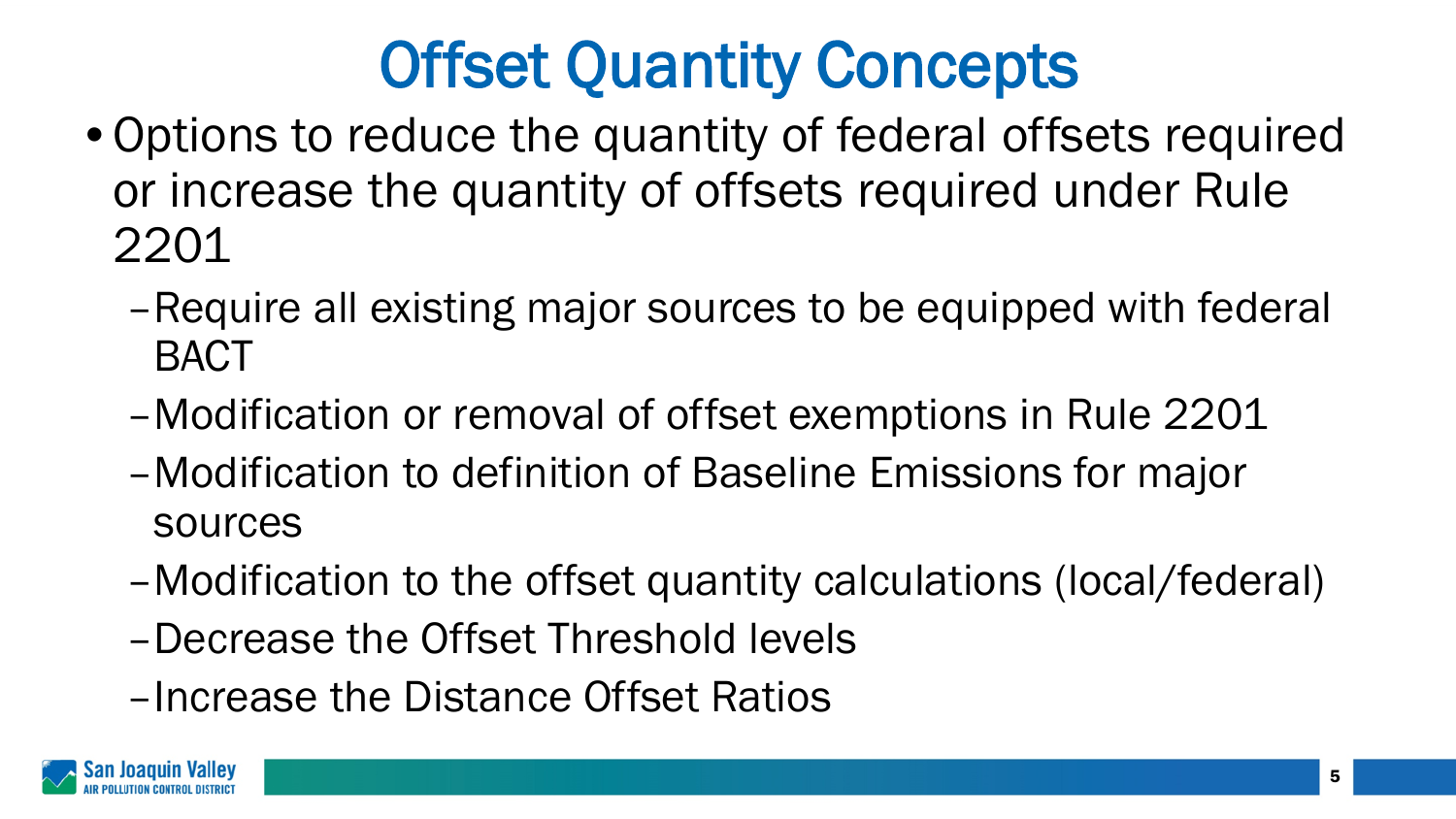### Federal BACT on Existing Major Sources

- Federal offset ratio for NOx and VOC can potentially be lowered from 1.5:1 to 1.2:1
- §51.165 states offset ratios must be:
	- In any extreme nonattainment area for ozone at least 1.5:1 (except that the ratio may be 1.2:1 if all existing major sources are required to use federal BACT)
- EPA has suggested that BACT on existing sources may be BARCT level of control on all existing major sources
	- BARCT already required under CH&SC for all permitted stationary sources in serious or severe non-attainment areas
	- AB 617 adds additional layer to BARCT requirement
- Further discussions with EPA/ARB necessary

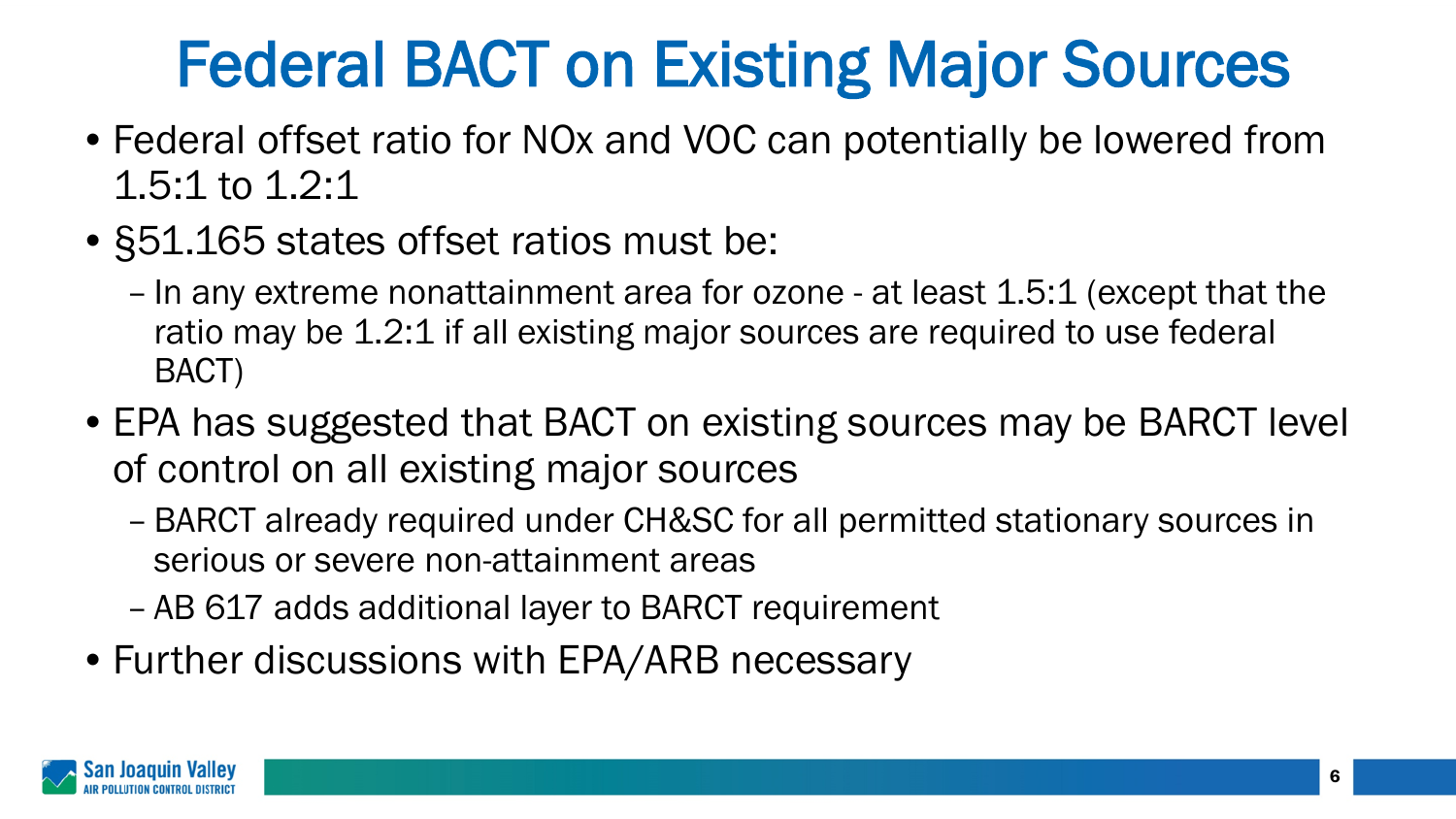#### Additional Creditable Reductions Concepts

- •Options to generate additional surplus creditable emission reductions
	- –Orphan Shutdowns
	- –Funding of voluntary emission reductions

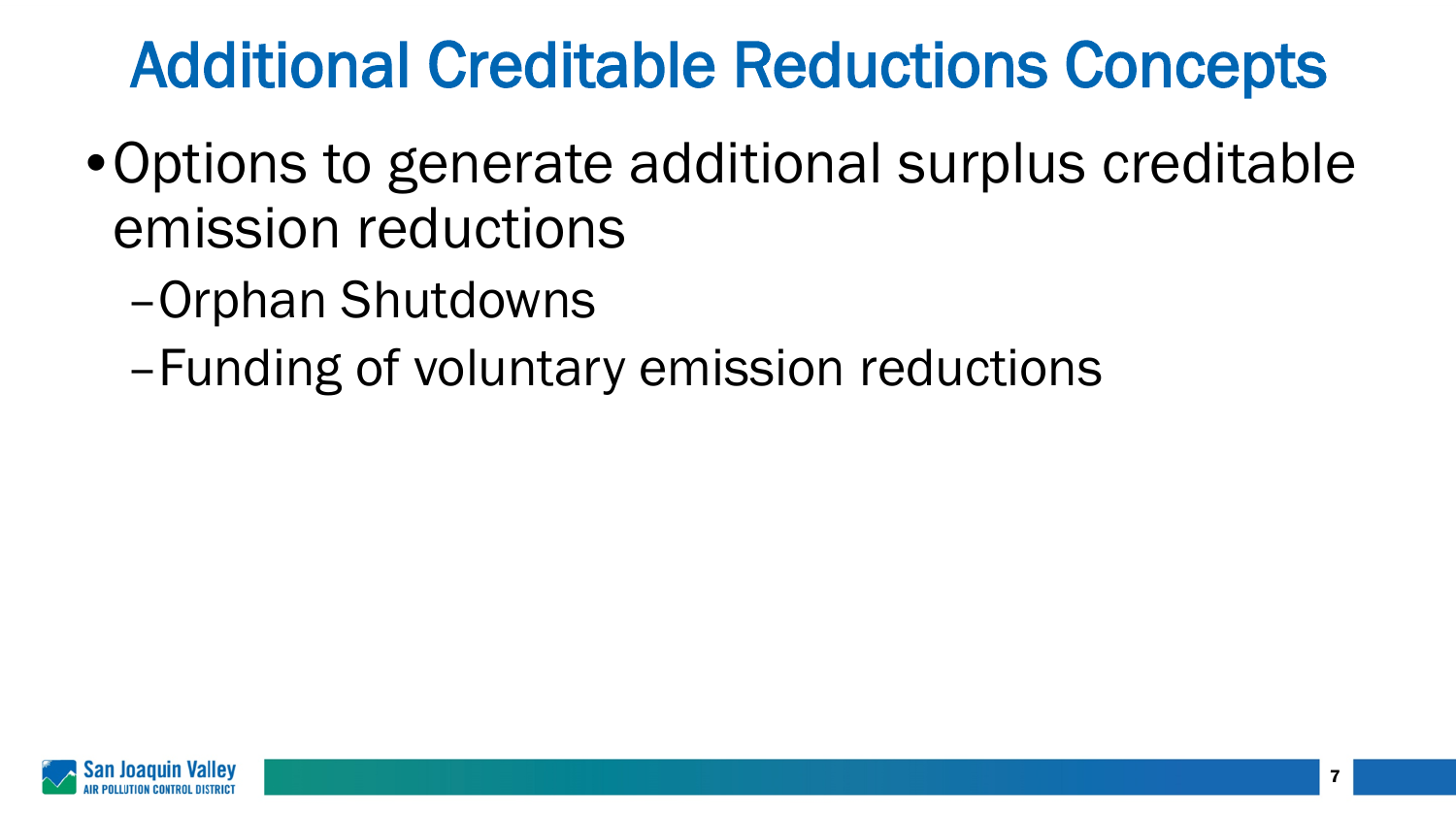### Orphan Shutdown (OSD) Emission Reductions

- Emission reductions associated with OSD:
	- –Required to meet ERC criteria (Quantifiable, Permanent, Real, Enforceable, Surplus)
	- –Actual emissions vs. percent of potential to emit
	- –Level of documentation/records needed
- District exploring mechanisms to identify additional methods to obtain OSD reductions
	- –Apply to unit shutdowns rather than just full facility shutdowns
- Reintroduction of some percentage of value of historic OSD
- Will require CARB/EPA approval

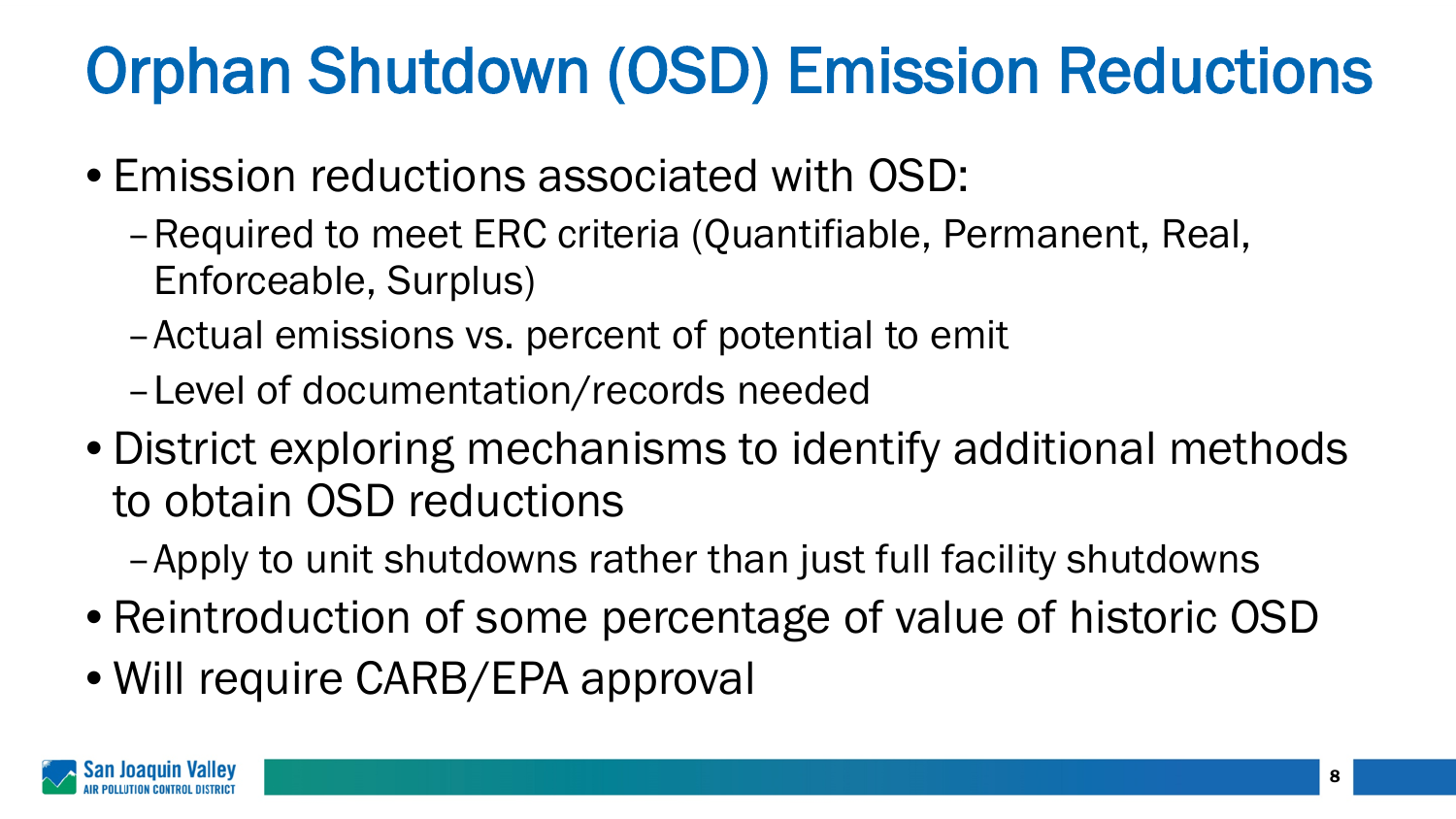## Fund and Generate Surplus Credits for Demonstrating Equivalency

- Reductions would need to be meet ERC criteria
	- –Enforceability and permanence criteria may be challenging for certain types of projects
- Amount of surplus reductions generated dependent on funding available and number of projects to generate reductions
- Identify source of funding or develop new funding source for equivalency demonstration
- Stationary source reductions vs mobile source reductions
- Will require CARB/EPA approval

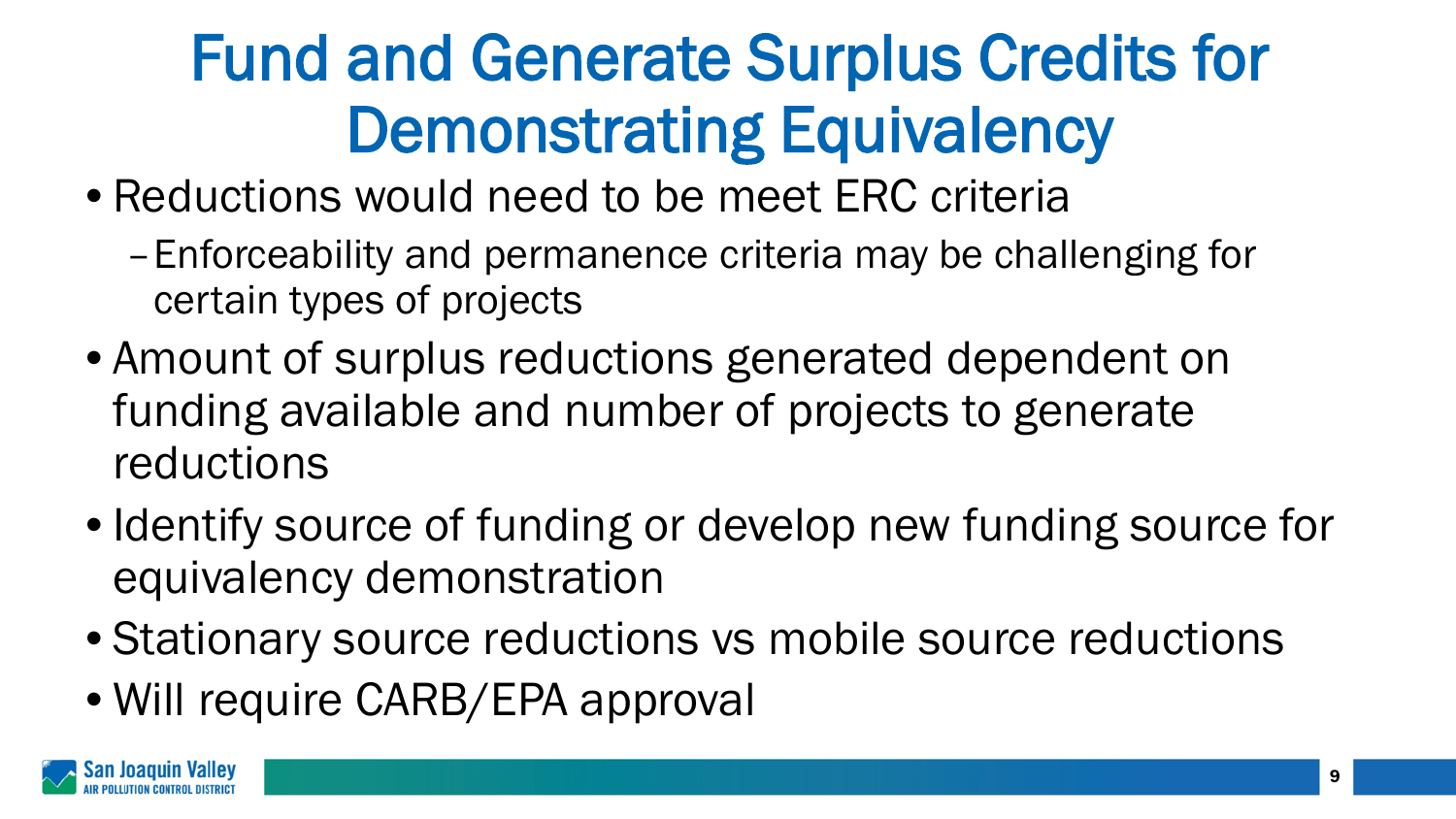#### Next Steps

- Looking for feedback on the concepts shared today
- Continue to assess the pros/cons of various concepts
- Continue to work with EPA/CARB in their review of the District's offset equivalency report